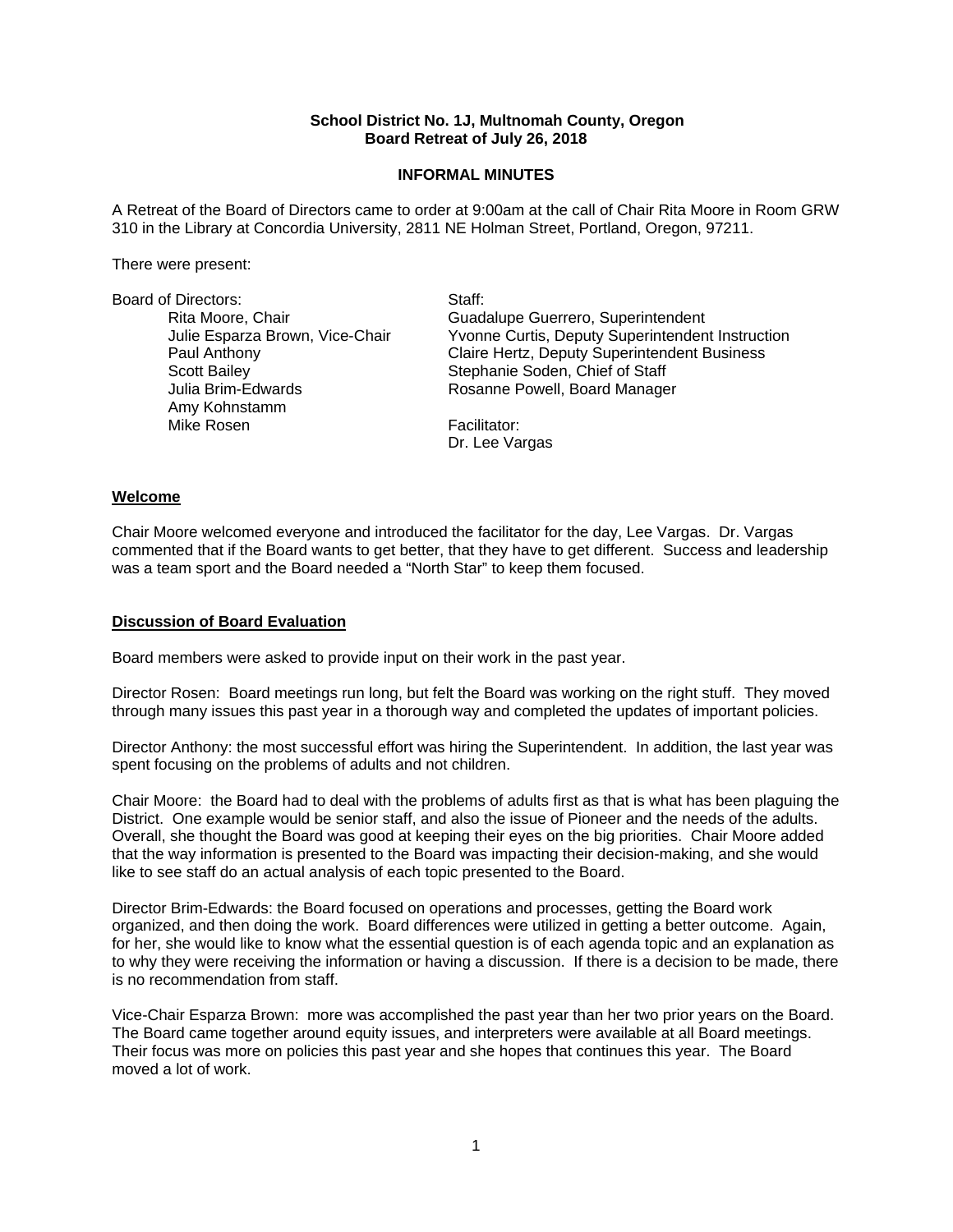Director Bailey: in terms of policy, the next step is to be more systemic and determine what policies we will take on this year and the next, and we need to monitor the implementation of policies. Also, we do not have an accountability system for site councils at the schools. Middle Schools were a big thing for the Board last year, and we gave the initial push which was an incredible leap of faith. However, community outreach has not been a strong suit for us. We need to do listening sessions with communities. The big problem we will face next year is the bond. We need to look at the committees we have and what their role is. Director Bailey indicated that he will have a lot of questions going forward regarding the budget and the process. The board did not do well with KairosPDX this past year, and we didn't do well with Pioneer and ACCESS. He would like to see a database that is passed on to the next Board members which has links to each meeting topic. He was not fond of the information the Board receives in PowerPoints, and would rather like to see a report or "white paper" on topics.

Director Kohnstamm: the Board hasn't done any governance work in the past year, and we haven't discussed how the Board communicates with staff in bringing forward our individual community connections and historical knowledge. Board members could have eliminated some of the staff stumbles. The Board needs to formalize their strategic priorities and focus their work on them. The Board needs staff reports with the most salient information, not PowerPoints.

Director Brim-Edwards added that the community visioning process needs a reboot, and that the Board was looking for community ownership. The Board is the trustee for the vision.

## **Board Priorities**

The Board was asked for a list of their top priorities for the 2018-2019 school year.

Director Kohnstamm: staff schools equitably, student achievement monitoring.

Director Bailey: bond oversight with communication strategy, CTE Plan, customer service, degree of collaboration with stakeholders.

Chair Moore: prepare the next bond package

Vice-Chair Esparza Brown: attendance boundaries, focus option programs, 21<sup>st</sup> century curriculum for all student groups, trying to engage all of our communities.

Director Brim-Edwards: develop a plan to oversee and evaluate the Superintendent and engage in goal setting, community vision for going forward, accountability and performance monitoring (HSA, Division 22), internal performance auditing function, assess implementation of middle schools, continued oversight of student safety [Whitehurst investigation], cultural responsiveness and educational equity, boundaries.

Chair Moore: visioning, building systems and structures, funding and resourcing, bond and levy. More cross governmental collaboration and coordination.

Director Anthony: improving results for ESL kids, state audit, contract negotiations, revisiting Kairos, CTE plan and programming plan for Benson, contract negotiations, levy campaign, legislative platform.

Director Rosen: bond, attendance boundaries, community engagement across all groups, accountability and performance monitoring (especially in monitoring student achievement), legislative strategy.

Dr. Vargas stated that a District the size of PPS could use a Government Relations department.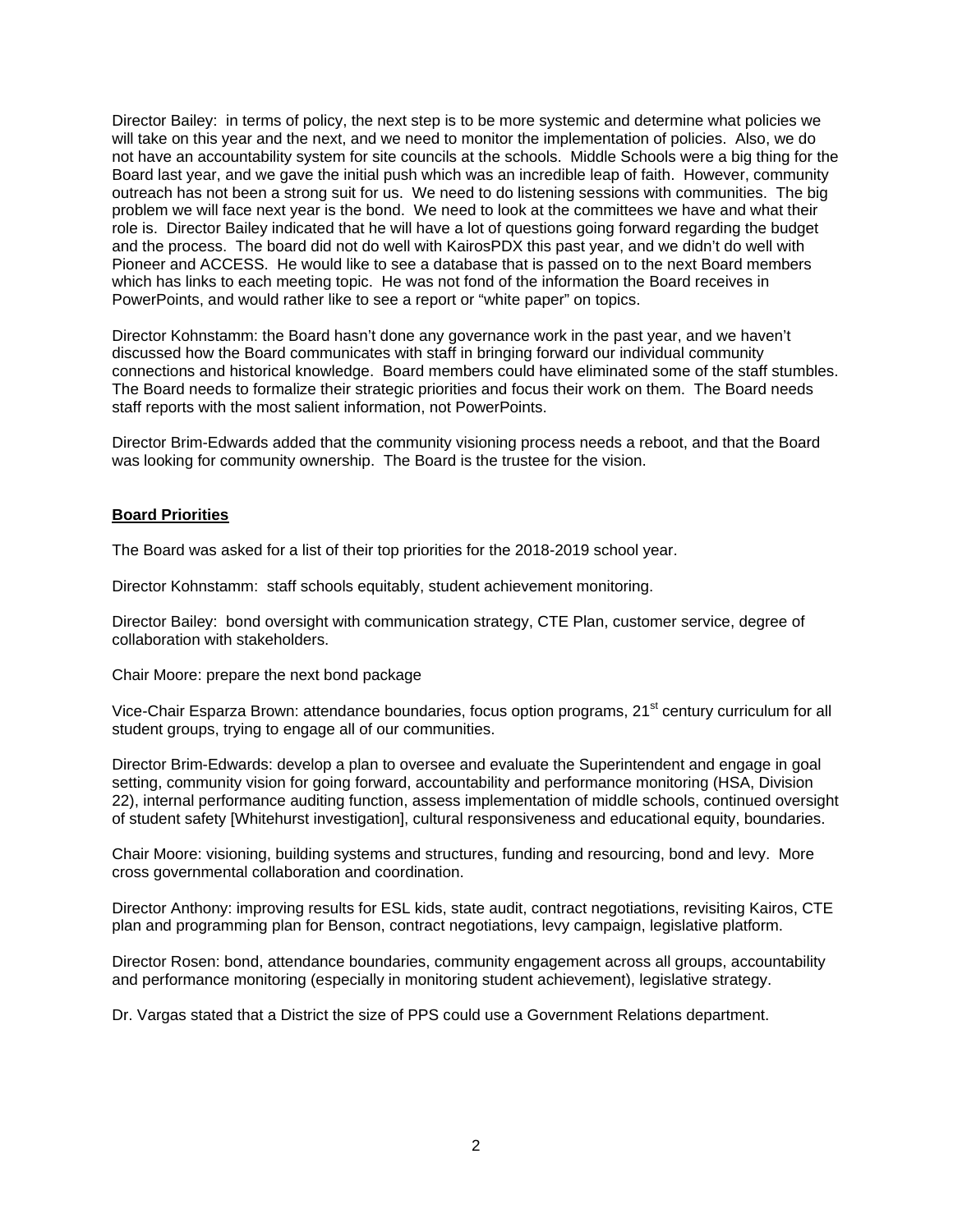# **Top Priorities**

The Board discussed the suggested priorities and came up with the below Top Four Priorities which could include all of the priorities mentioned.

- 1. Visioning, Strategic Plan Implementation, and Metrics/Measures of Success
- 2. Equitable Opportunities and Outcomes for all Students
- 3. Systems and Structures
- 4. Budget, Funding and Resources
- At 12:15pm, the Board took a half hour lunch.

## **Establish Priority Goals for 2018-2019**

The Executive Leadership Team (ELT), consisting of Superintendent Guerrero, Deputy Superintendent Curtis, Deputy Superintendent Hertz, and Chief of Staff Soden, shared their priority work with the Board: Vision, Strategic Plan, Resource Alignment, should not be thinking short-term in regards to funding, long term capital plan, bond campaign, actively engaged in legislative agenda, raising student outcomes, building organizational capacity, core curriculum, re-orient organization's culture, define core work, proactive in telling the story about PPS, central office needs to support the schools, and, quarterly planning retreats for the Board and leadership.

ELT recommended the following Working Agreements: assume good intentions, questions addressed to cabinet level staff and addressed to the person (all others cc'd), no surprises, email protocol, duty-free weekends for staff, and every Tuesday reserved for a Board Meeting or Work Session.. Director Brim-Edwards commented that the Board Chair does not need to be copied on everything, especially if they are just routine questions/emails.

ELT suggested that three Board members meet with the two Deputy Superintendents at least quarterly.

Chair Moore stated that in terms of staff reports to the Board, she did not want staff to write as advocates but as analysts. She wants to know the pros and cons of each topic presented to the Board. That was not what the Board was getting. The Board was receiving "this is what we should do" staff reports. Director Anthony concurred, adding that the Board is given "here is what you must do as a Board; there are no other options". Vice-Chair Esparza Brown stated that the Board needs to do their work based on data.

Discussion ensued around time limits on staff presentations, fewer PowerPoint presentations, and more detail in the written materials.

Chair Moore mentioned that a discussion as needed regarding the Committee structure. She recommends full Board Work Sessions on many of the agenda items, followed the next week by a regular Board Meeting. Director Brim-Edwards commented that Board members should rely on each other's expertise, so she was comfortable with the recommendations coming out of committees. Director Kohnstamm stated that one problem with having committees was that staff had to do a presentation twice. It was suggested that the Board try the approach as recommended by Chair Moore, with no standing committees, except for Charter Schools and legislative/policy.

The Board discussed public comment, but no conclusions were reached.